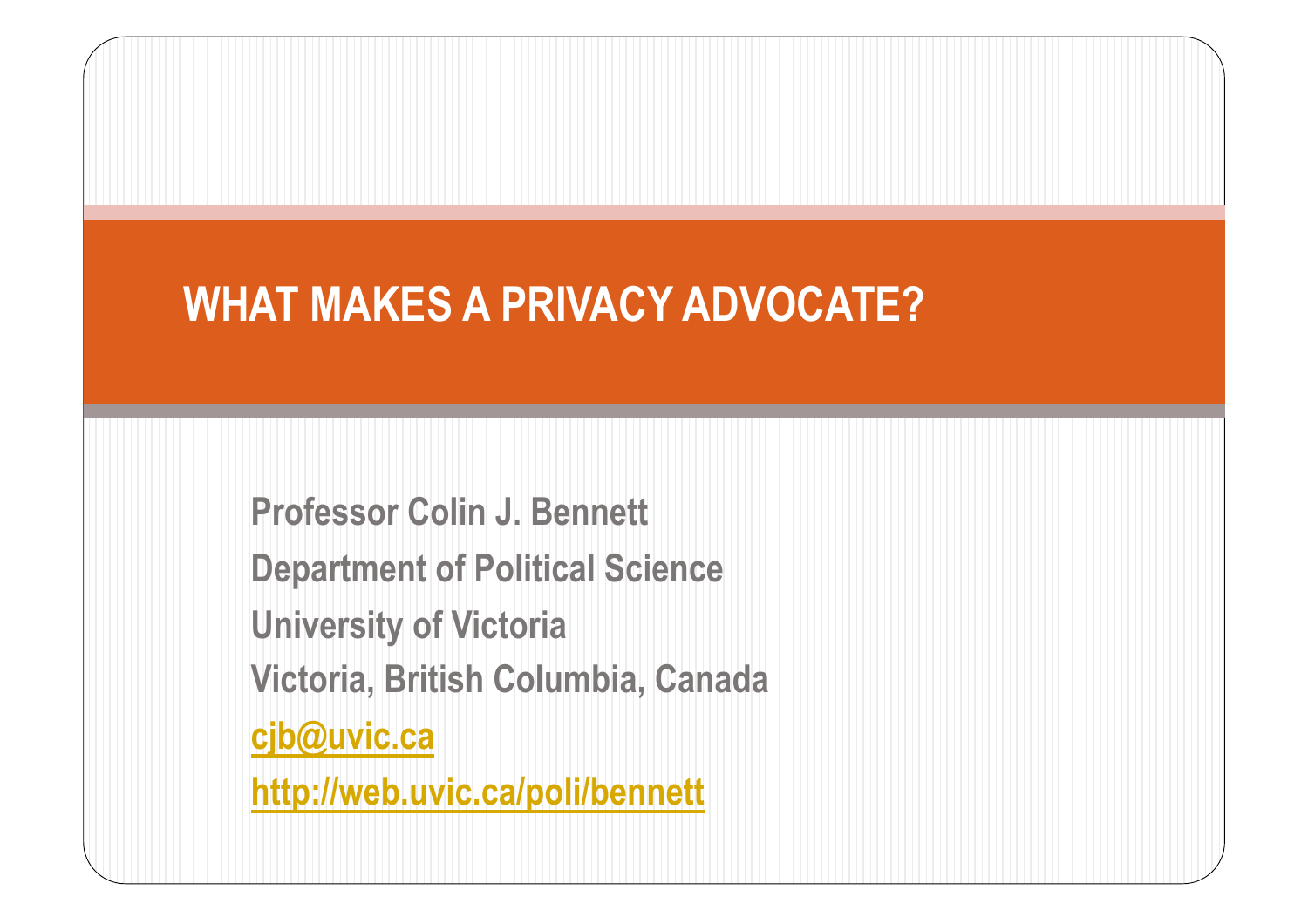### "A funny collection of people"

Former Australian Prime Minister, Bob Hawke on the Australian Privacy Foundation

"There is a trend in the NGO community to call it 'civil society.' This is an oxymoron, because we are not civil and we are not a society. We fight over funding. We fight over issues. We fight over attention. A lot of us don't even like each other." Gus Hosein, Privacy International

"Judean People's Front! We're the People's Front of Judea! Judean People's Front! Cuh! The only people we hate more than the Romans are the f\*\*cking Judean People's Front." Monty Python, The Life of Brian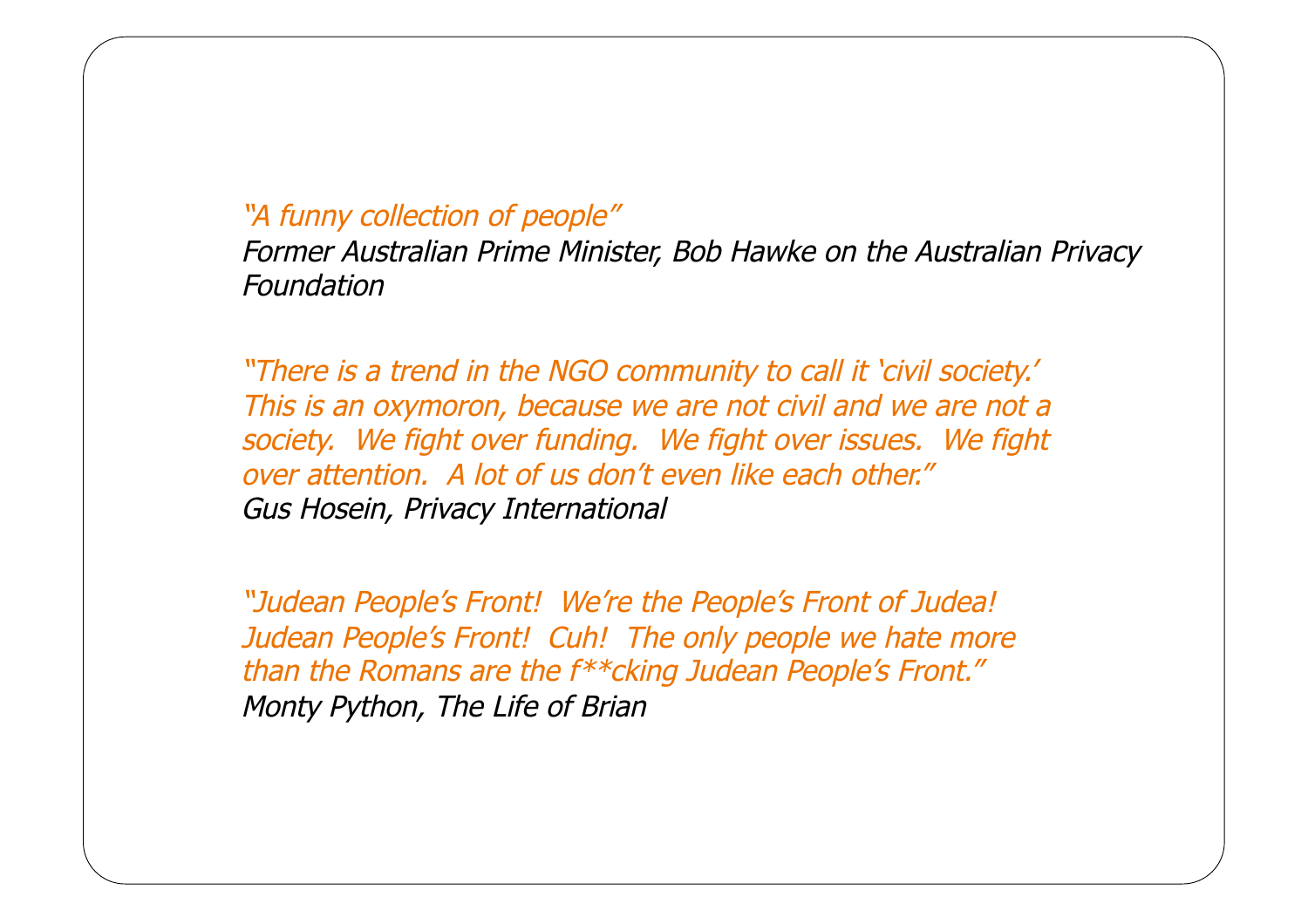## **The Privacy Advocacy Project**

- 1) What does it mean to be a privacy advocate?
- 2) What roles do they play?
- 3) How do privacy advocates frame the issue?
- 4) In what organizations do they operate?
- 5) What kind of politics do they engage in?
- 6) How do they "network"?
- 7) Could this network become a "social movement"?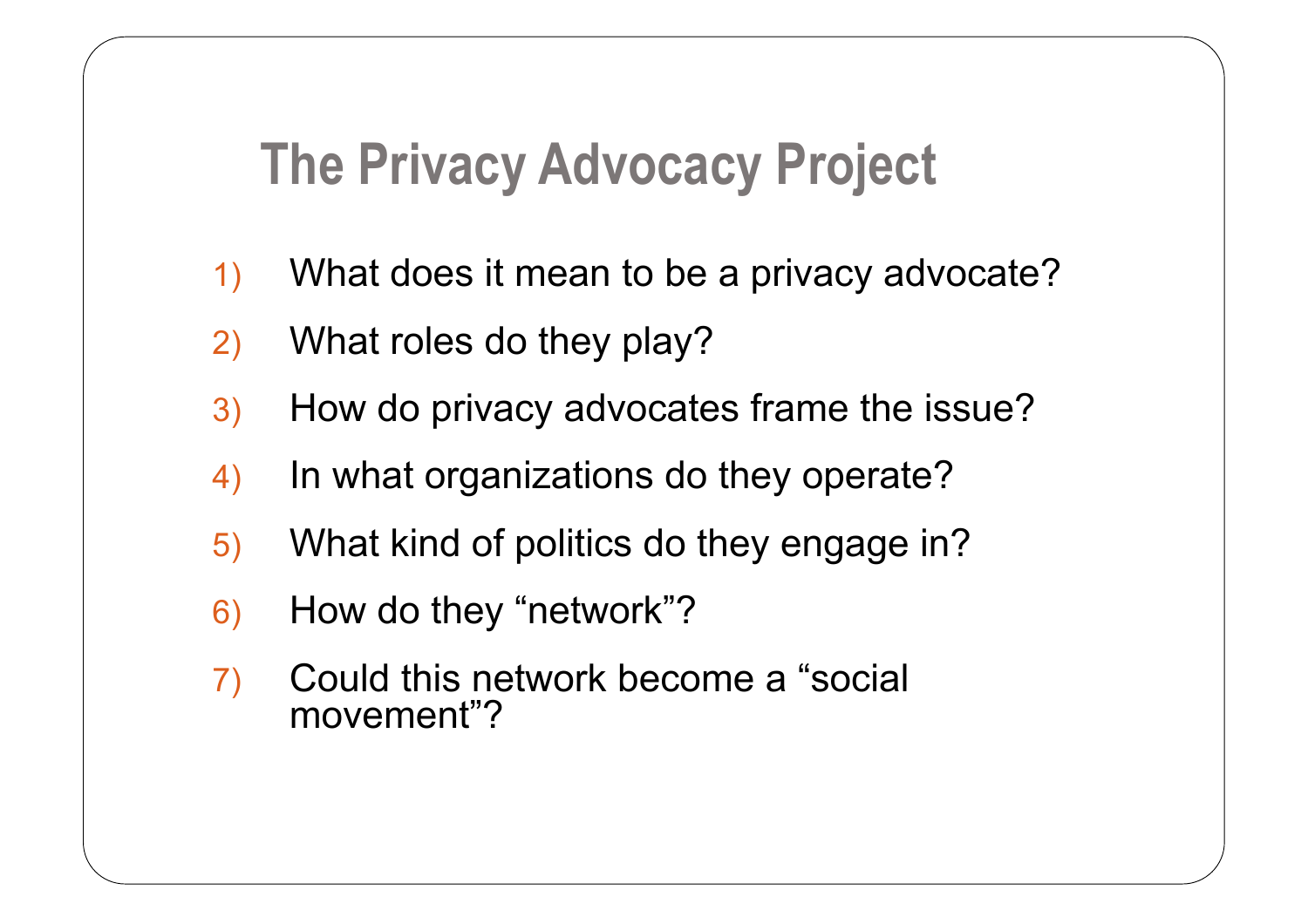# What makes a privacy advocate?

- Ideology?
- Shared Grievance?
- Background?
- Education?
- The "gut"?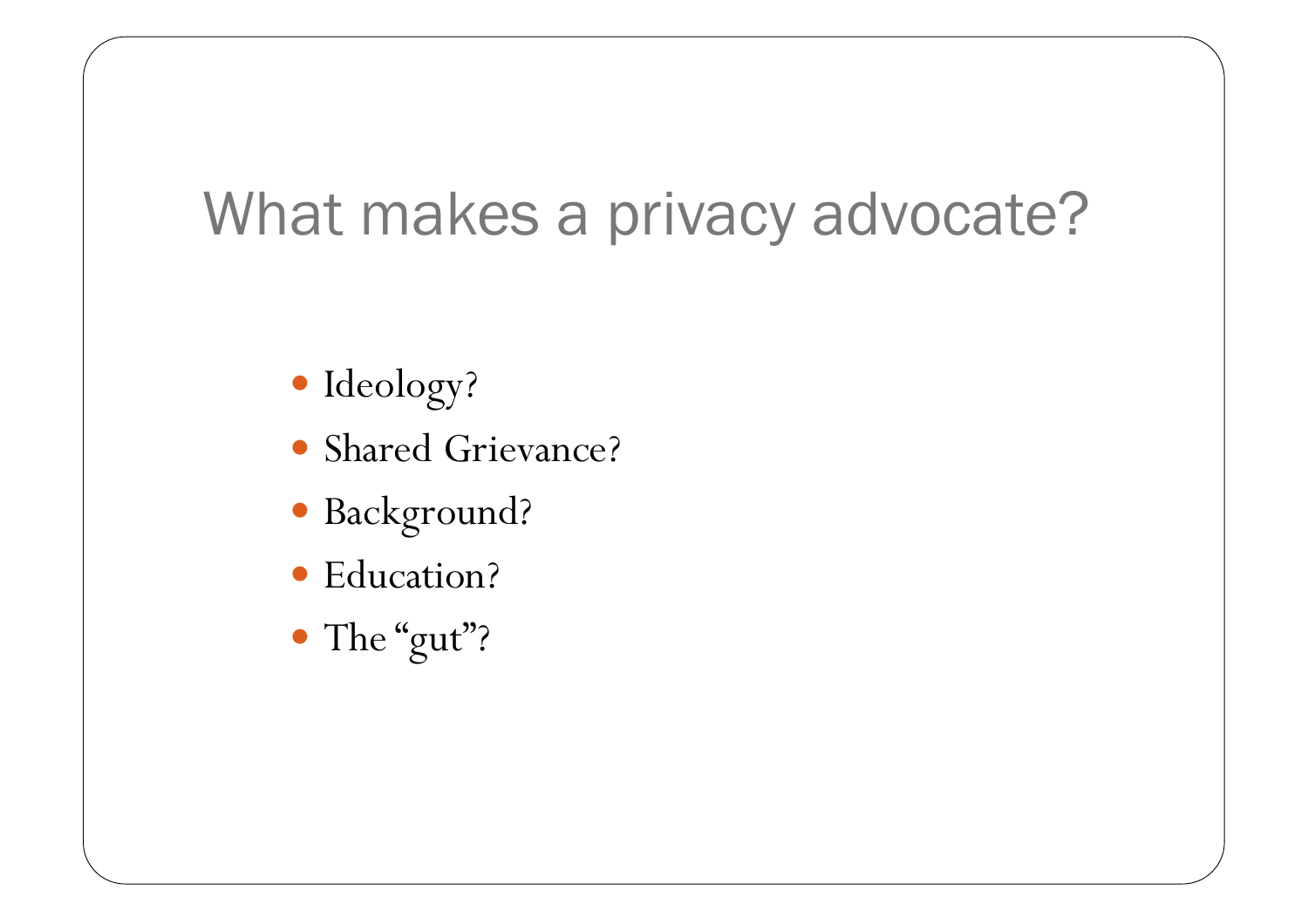## **Advocate Types**

- The Advocate-Activist
- The Advocate-Researcher
- The Advocate-Consultant
- The Advocate-Technologist
- The Advocate Journalist
- The Advocate-Artist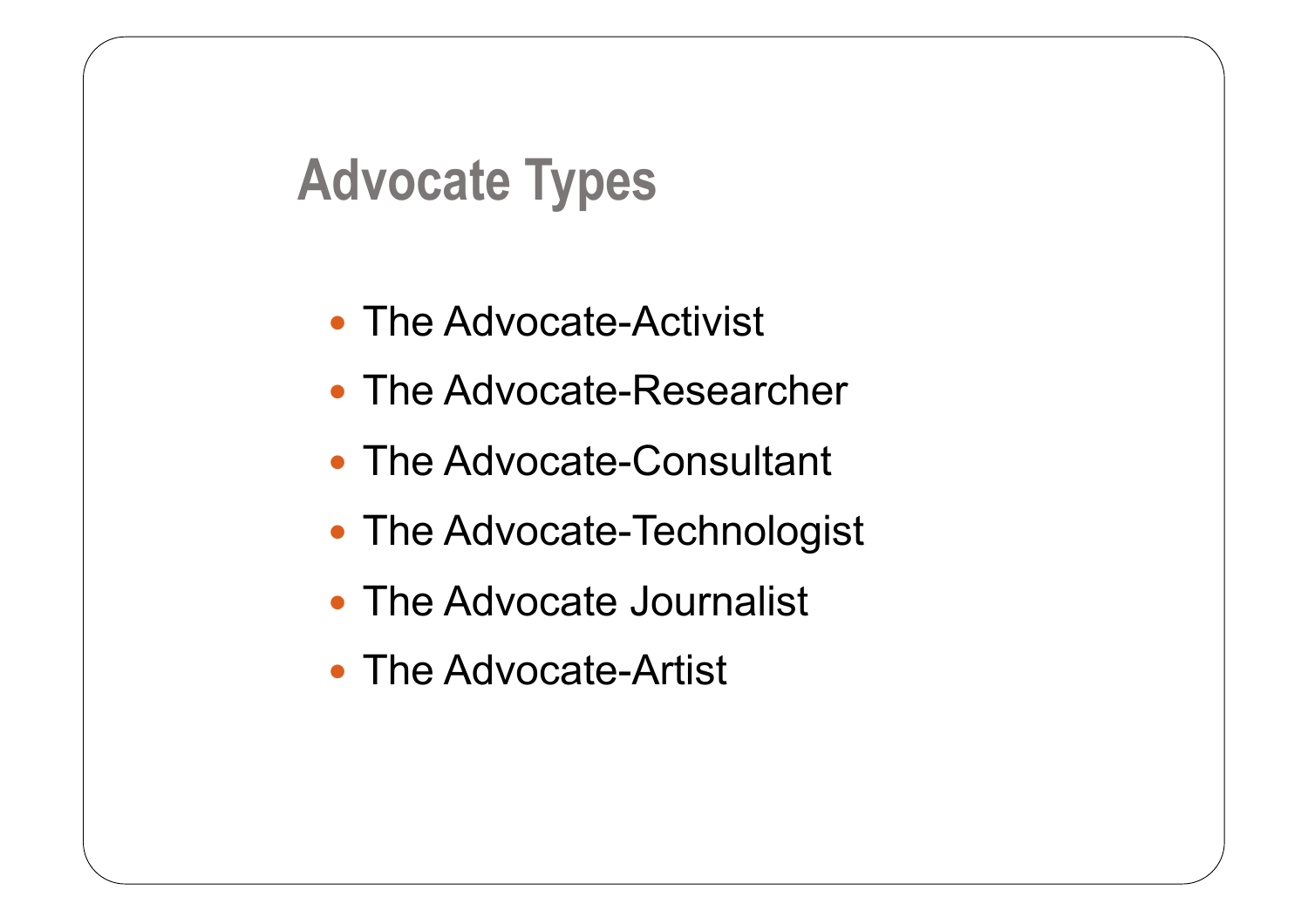## **Privacy Advocacy Organizations**

- **Privacy-Centric** 
	- Privacy International, Electronic Privacy Information Center, Australian Privacy Foundation, Privacy Rights Clearinghouse,
- **Civil Liberties** 
	- ACLU, Statewatch, BC Civil Liberties Association, International Civil Liberties Monitoring Group
- **Human Rights** 
	- Privaterra, Frontline
- **Consumer Protection** 
	- Consumers against Supermarket Privacy Invasion and Numbering (CASPIAN), UK Consumer Association
- **Digital Rights** 
	- Electronic Frontier Foundation, Bits of Freedom (Netherlands)
- **The "Single Issue"** 
	- Particular technology (e.g. RFID)
	- Type of information (e.g. Health)
	- Vulnerable people (e.g. Children)
	- Business sector (e.g. consumer credit)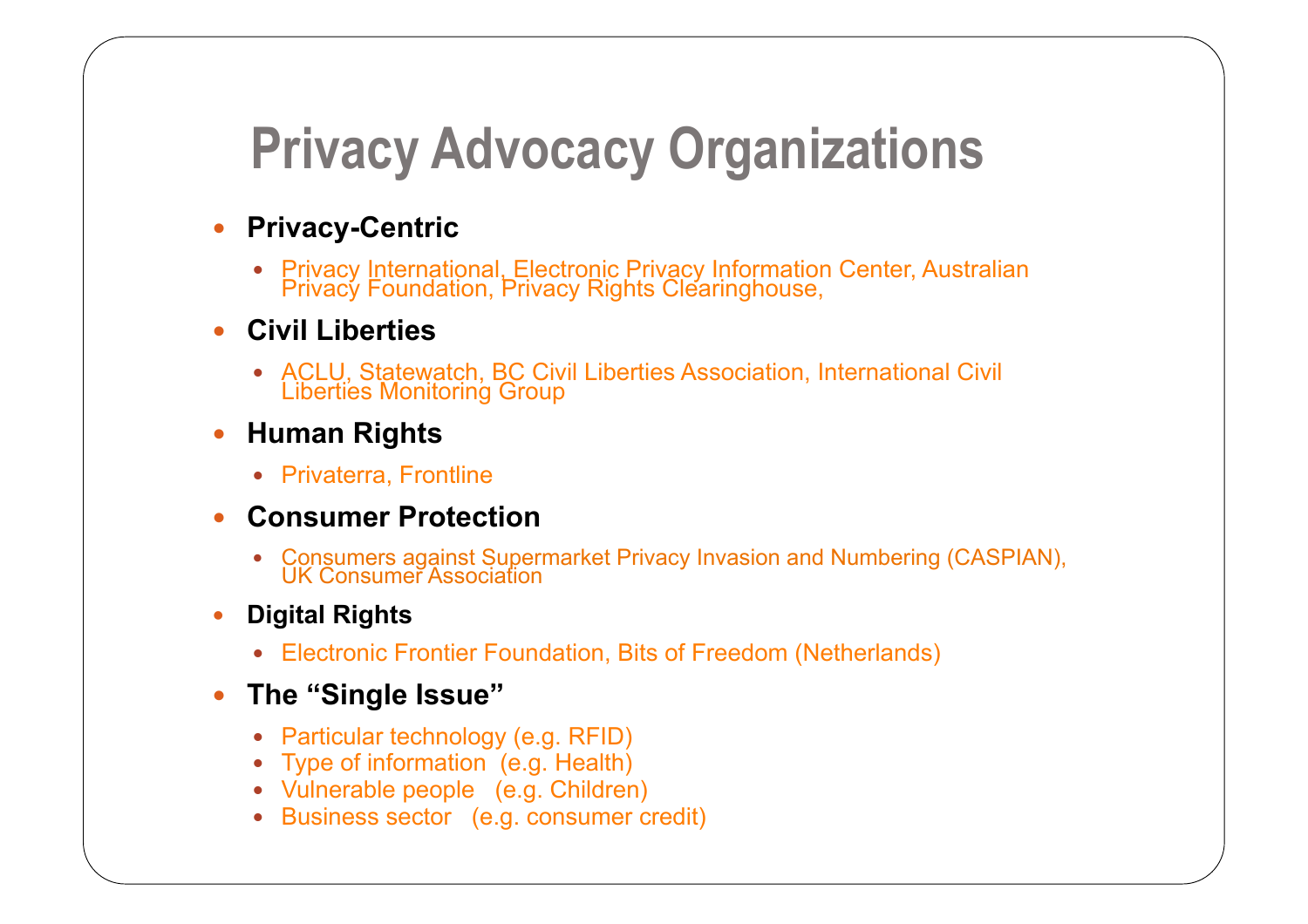## **The Privacy Advocacy Network**

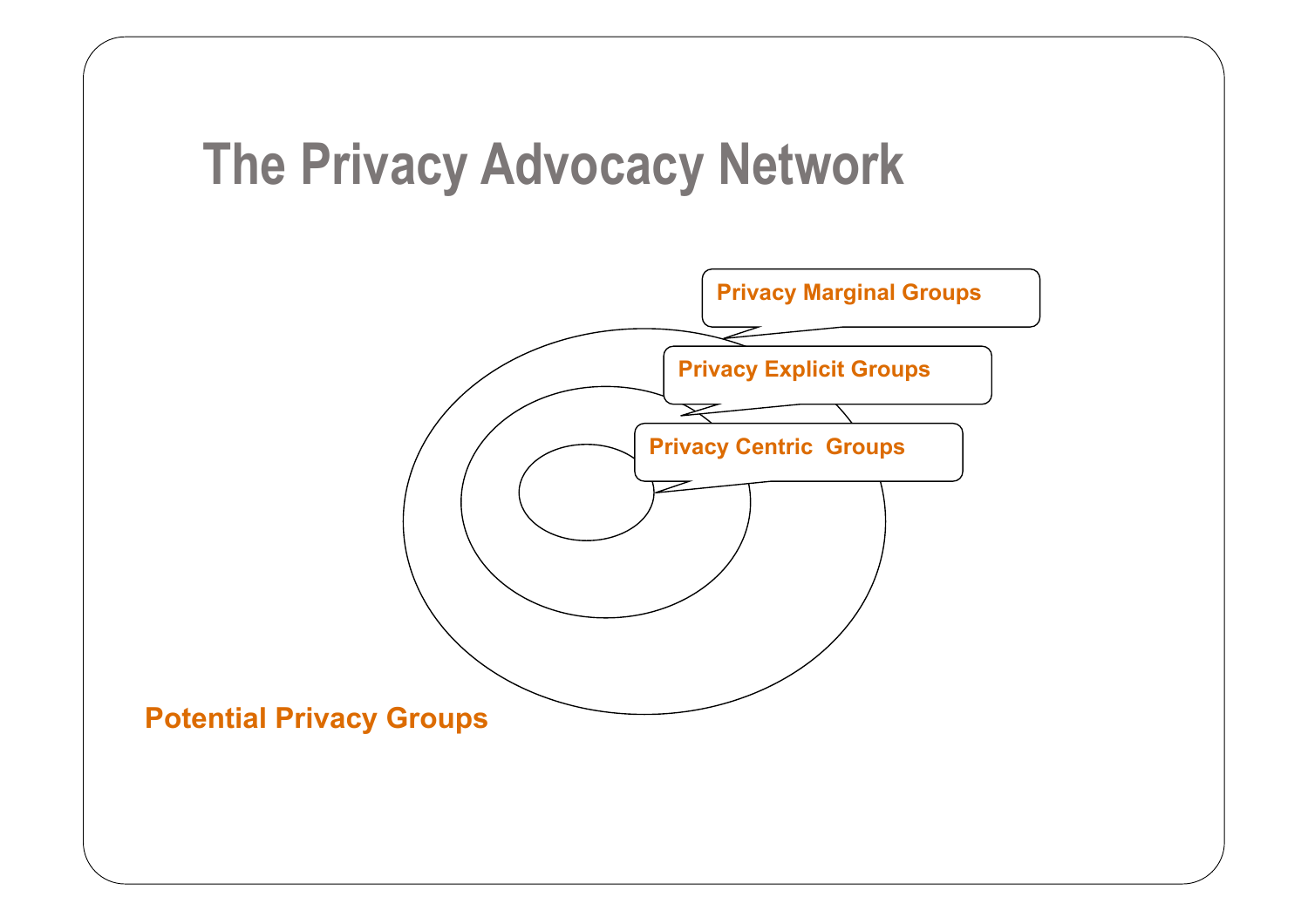## **The Politics of Privacy Advocacy**

- Information Politics
- Accountability Politics
- Leverage Politics
- Symbolic Politics

 *Margaret Keck and Katheryn Sikkink, Activists Beyond Borders (Cornell Press, 1998)*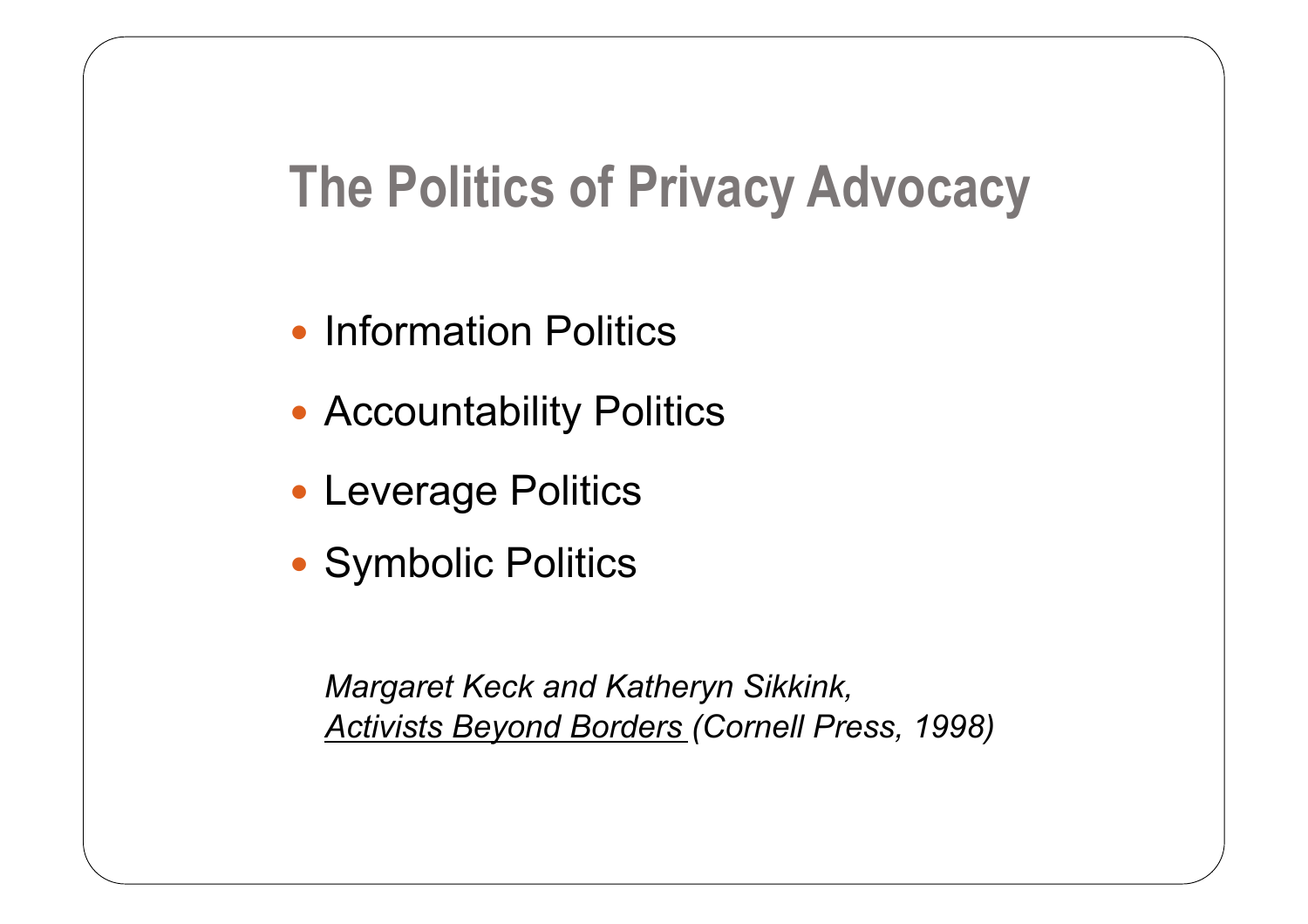## **Summary…..**

- Privacy advocacy network is stronger now than it has ever been
- More important and widespread than is often realized, despite lack of resources
- A crucial player in the larger privacy policy community
- Can it become a social movement? ---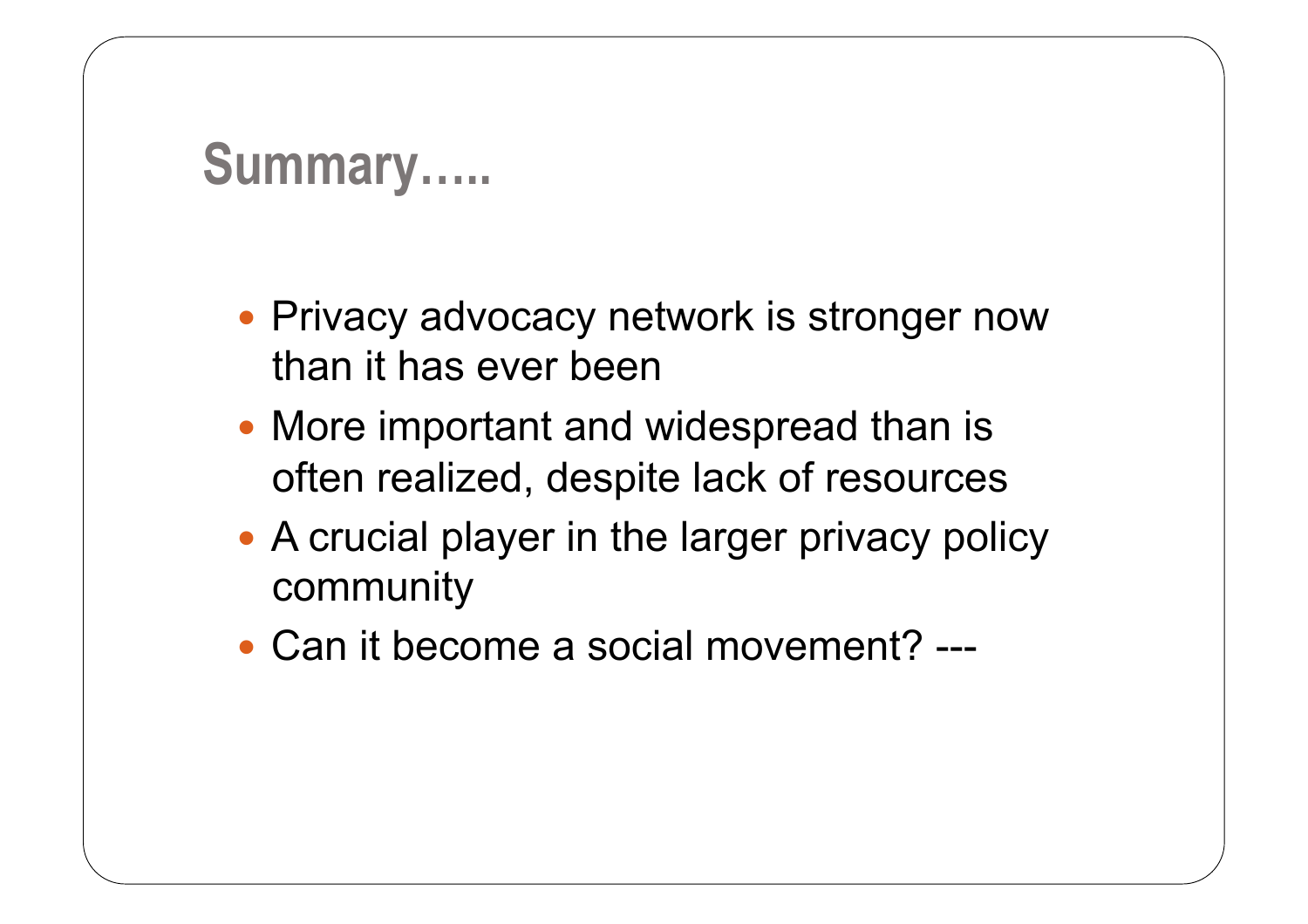- *"Privacy will be to the information economy of the next century, what consumer protection and environmental concerns have been to the industrial society of the 20th century," Marc Rotenberg*
- *"Get a couple beers in them and [privacy advocates] will fantasize about what they call the "Privacy Chernobyl"* – *the one privacy outrage that will finally catalyze an effective social movement around the issue." Phil Agre*
- *"If you want to say ´hey chaps lets go and storm the barricades for privacy so we can all be private together´ – that doesn't make sense as a political proposition." Caspar Bowden*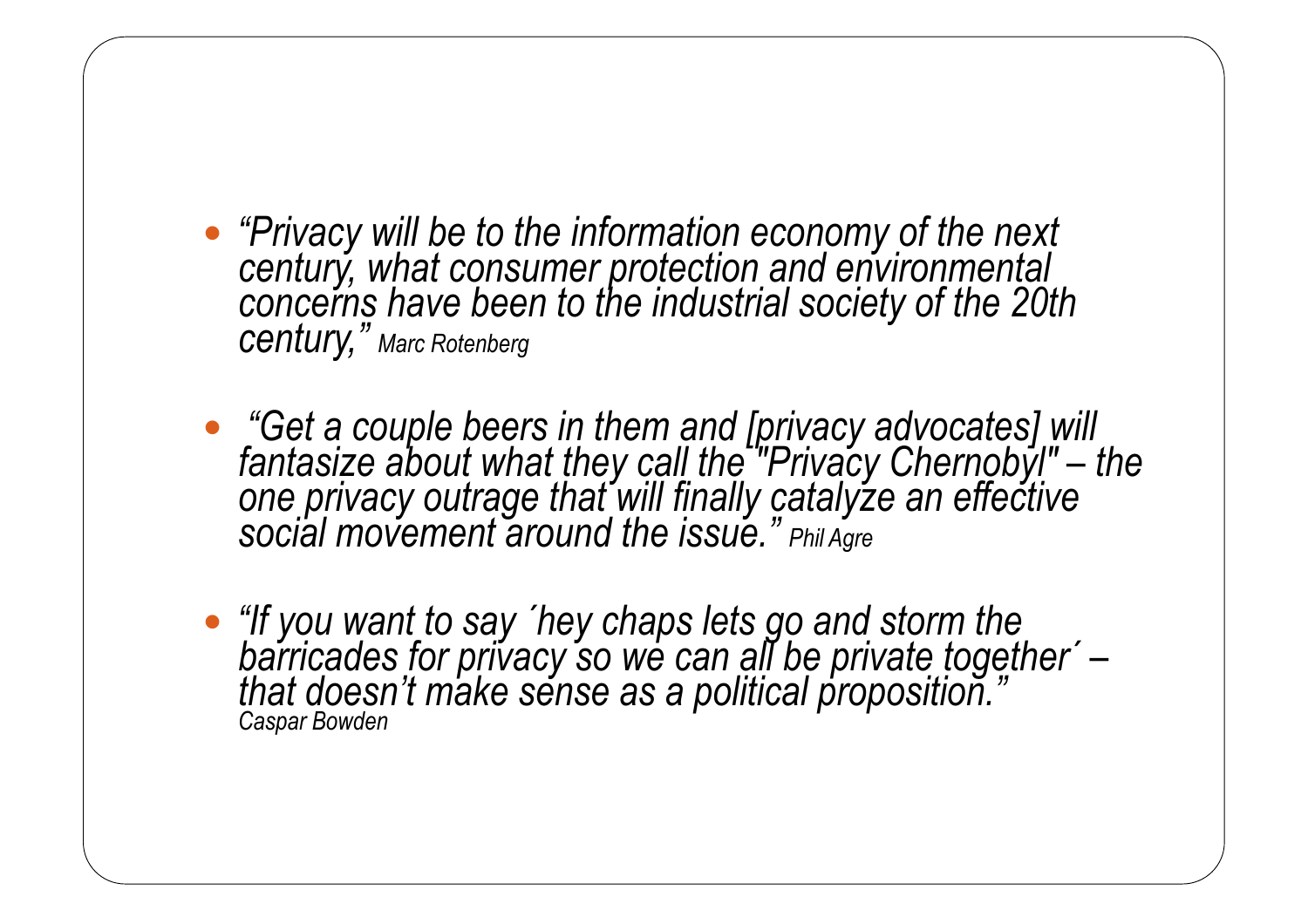### **YES:**

- Few differences between this an environmentalism, anti-globalization etc.
- It took a 100 years after industrialization for an environmental movement to emerge
- Exactly the kind of non-materialistic issue that produced the social movements of the 1960s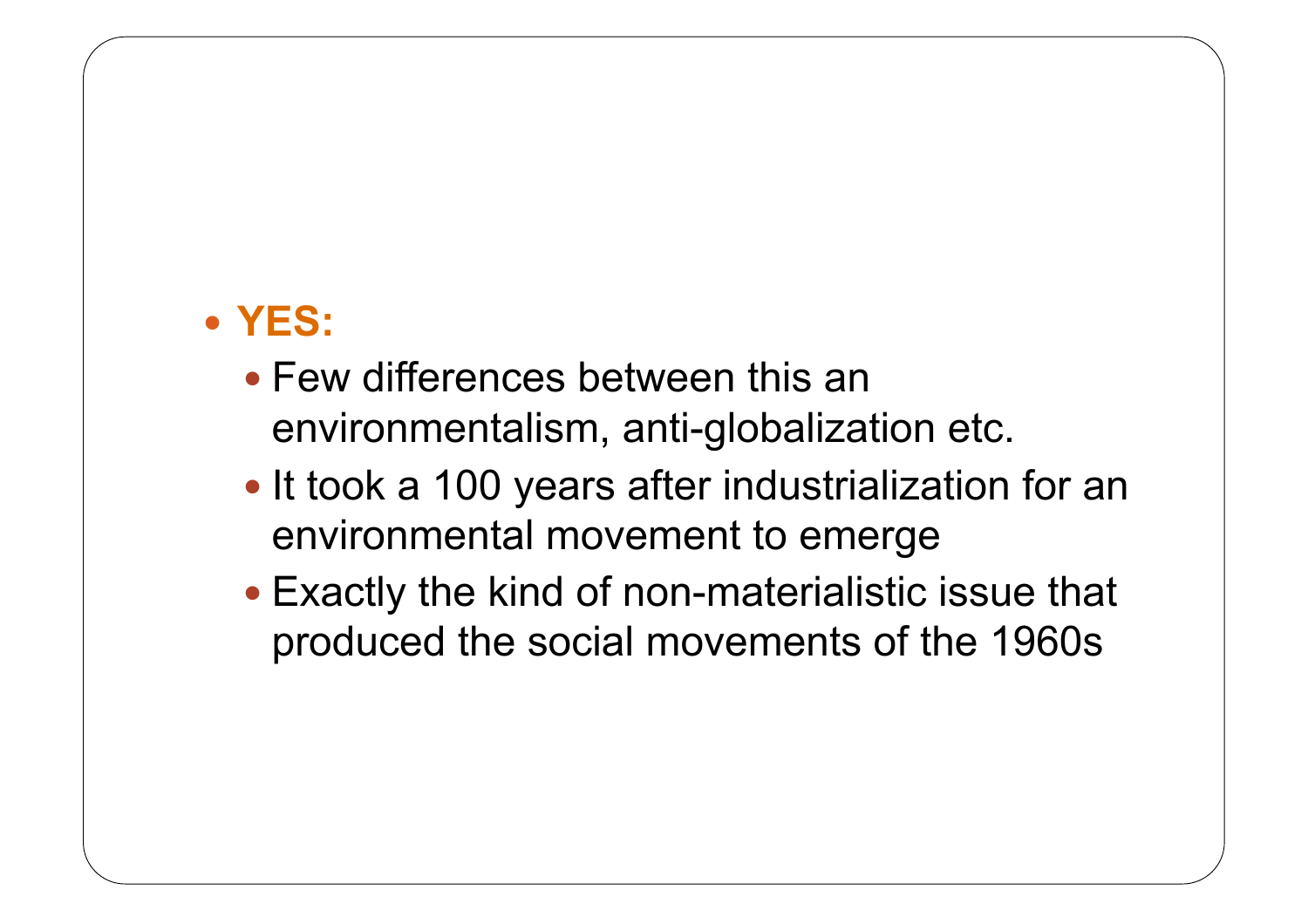### **NO:**

- Because privacy is "different"
	- No sense of shared grievance
	- Subjective
	- Always has to be balanced
	- Invisible and circuitous harm
	- Privacy advocates are not 'joiners'
	- Diffuse and multidimensional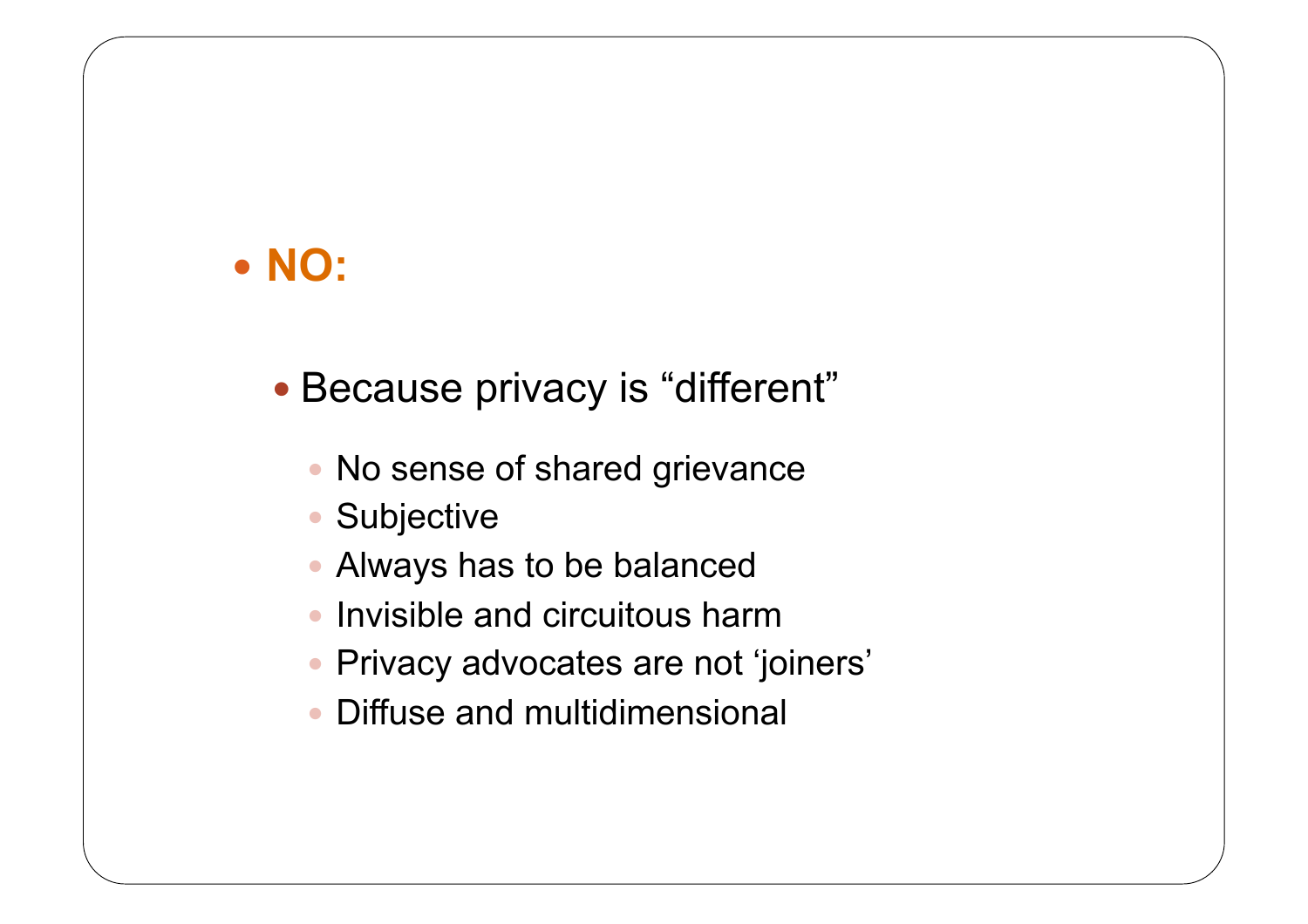# **Perhaps the wrong question to ask?**

- The Internet has changed the characteristics of social movement organization
- The privacy advocacy network is a typical transnational advocacy network